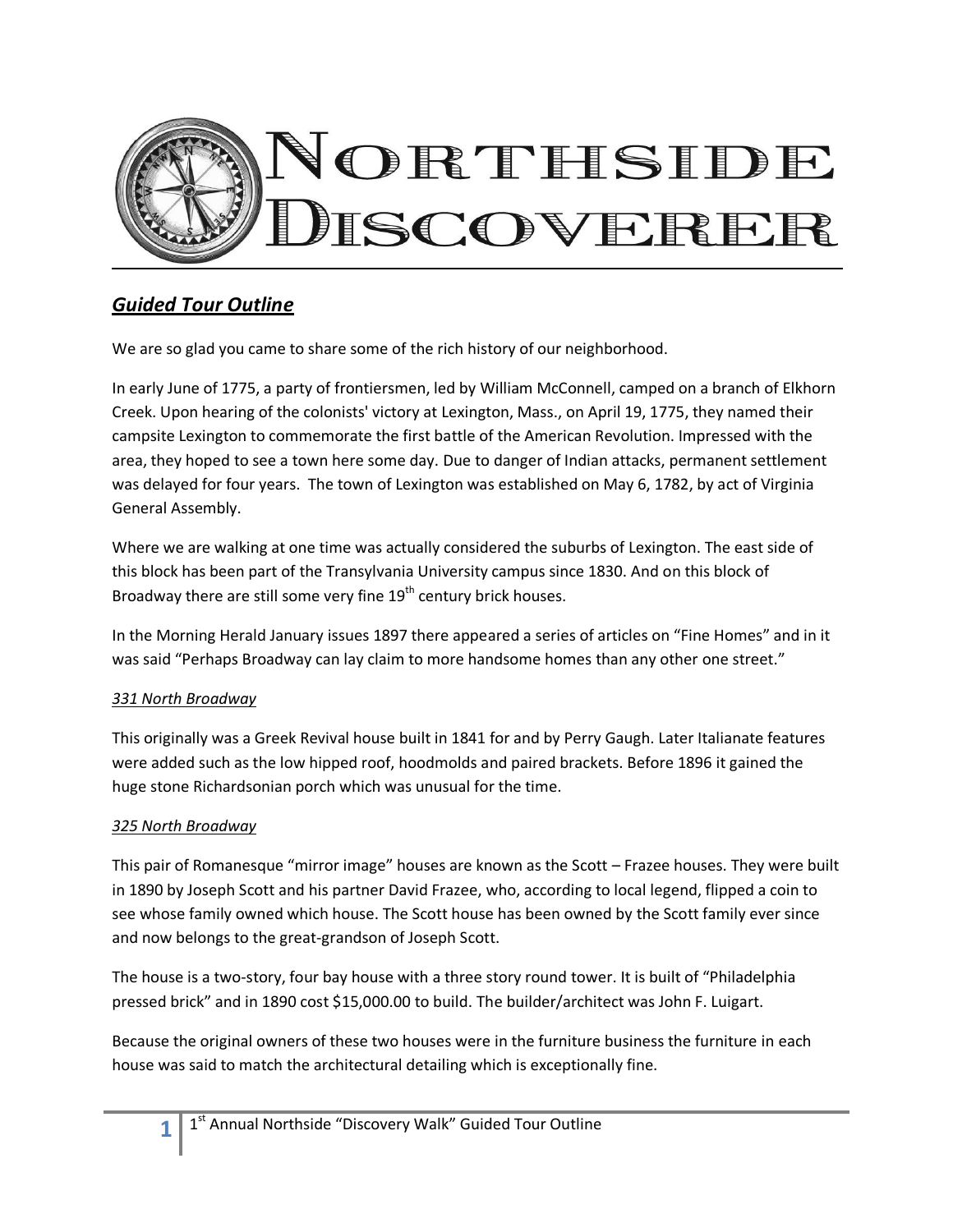### *319 North Broadway*

This is the Nathaniel Shaw house and was built in 1843. The architecture is Greek Revival and Colonial Revival. Itwas built as a single family residence although it has been converted to multi-family usage.

Hiram and Nathaniel Shaw were hatters who purchased 147 ½ feet on Broadway "opposite the University" in 1843. In 1849, after Nathaniel's death, Hiram deeded the house and property to Emma, Nathaniel's widow, and her infant children.

Originally, the house was built in the Greek Revival style, perhaps with a hall parlor plan. One of the brick ells appear to be original and the other ell was added by 1871 with the other additions in the colonial Revival style between 1896 and 1934.

## *315 North Broadway*

This is one of the four houses built on this block by John Holmes between 1838 and 1840. 315 N. Broadway was built in 1838 for Josiah & Caroline Ennis who also owned and resided at 301 North Broadway. This house was apparently used as rental property by the Ennises and several subsequent owners.

This is a two-story, three bay, common bond Greek Revival house that was remodeled in the late 19<sup>th</sup> century with Italianate trim.

### *309 North Broadway*

Another house by John Holmes built in 1840 that also seems it was built as a rental property. This twostory, three bay brick house, originally a Greek Revival townhouse, was raised to 2 ½ story and redecorated in the Italianate style probably in the 1870s.

The 2 story octagonal bay was added in 1901 when a two-story frame porch was removed. This much enlarged house clearly reflects the tastes of the generations which added to it while retaining the integrity of its original form.

## *305 North Broadway*

This Greek Revival was also built by John Holmes in 1840 and it appears that Holmes and his wife Sallie resided here.

In 1883 Confederate Captain Stephen G. Sharp and his wife Jennie bought this house and lived here until the early 20<sup>th</sup> century. Sharp had a remarkable military career serving with General John Hunt Morgan and later with Basil Duke. The list of his civic accomplishments after the war is also impressive. Offices he held included; Lexington fire chief, jailer, city attorney, tax collector, president of the Board of City Council , Fayette county judge, Kentucky state treasurer, and U.S. Marshall for the Northeastern District.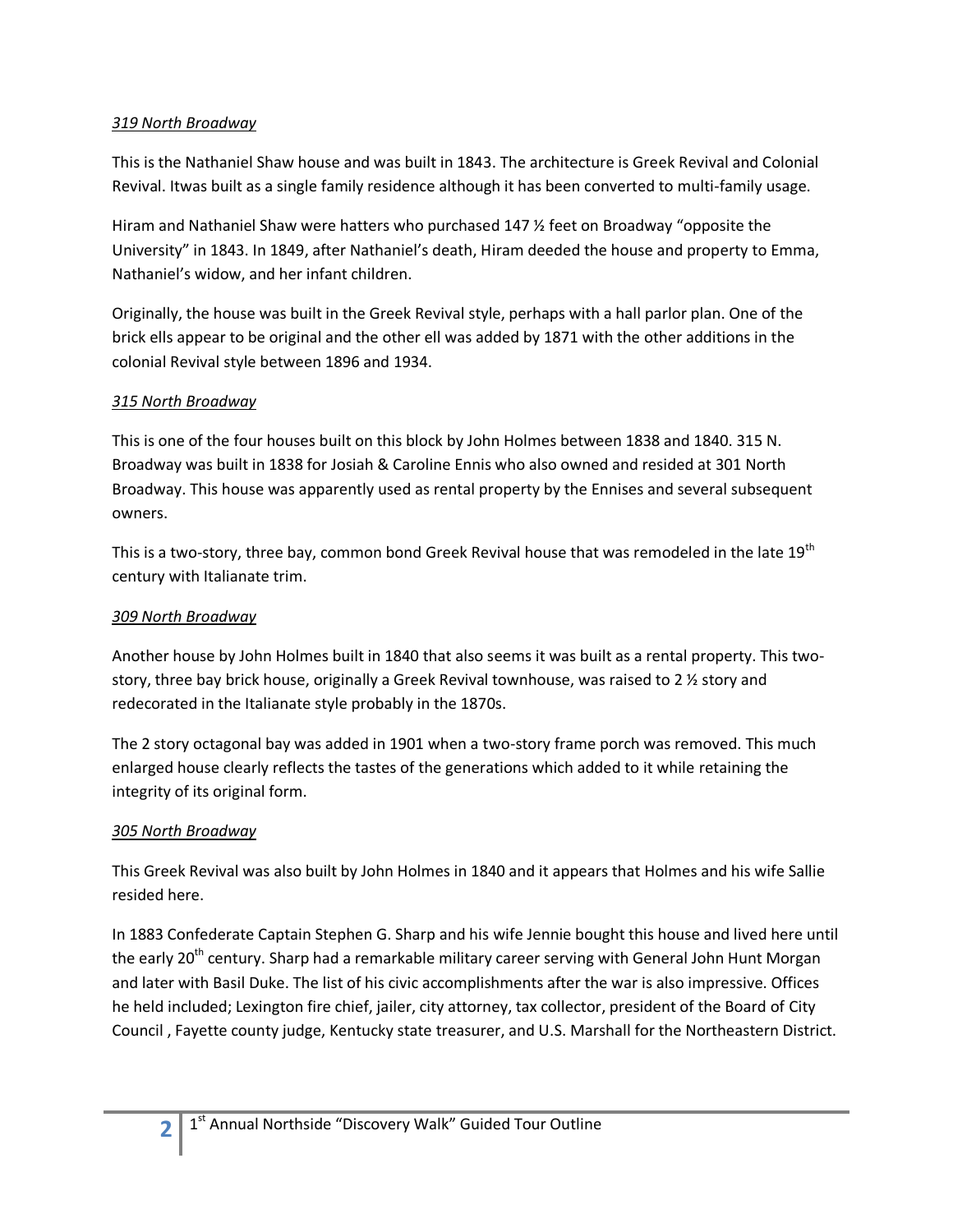### *301 North Broadway*

The Josiah Ennis house was also built in 1840 by John Holmes. This is another Greek Revival that appears to have had relatively few changes over the years. This is the house the Ennises resided in until 1854.

Captain Calvin C. Morgan, brother of Confederate General John Hunt Morgan bought this house in 1873 and stayed here until 1918. Although this is now used as a multiple residence is was built as a single family residence.

## *Cross Broadway to Old Morrison stop at the Patterson Cabin*

**Colonel Robert Patterson** [\(1753](http://en.wikipedia.org/wiki/1753) - [1827\)](http://en.wikipedia.org/wiki/1827) was an [American Revolutionary War](http://en.wikipedia.org/wiki/American_Revolutionary_War) veteran who helped found the cities o[f Lexington](http://en.wikipedia.org/wiki/Lexington%2C_Kentucky) and [Cincinnati, Ohio.](http://en.wikipedia.org/wiki/Cincinnati%2C_Ohio)

Patterson was a soldier in the [American Revolutionary War](http://en.wikipedia.org/wiki/American_Revolutionary_War) and served in the Indian campaigns with [George Rogers Clark.](http://en.wikipedia.org/wiki/George_Rogers_Clark) Patterson moved from Kentucky in [1788](http://en.wikipedia.org/wiki/1788) and was one of the three founders of Cincinnati.

Patterson moved to [Dayton, Ohio](http://en.wikipedia.org/wiki/Dayton%2C_Ohio) in [1802](http://en.wikipedia.org/wiki/1802) and continued his military service as a Quartermaster during the [War of 1812.](http://en.wikipedia.org/wiki/War_of_1812) Patterson's farm, Rubicon, was located two miles south of Dayton where he and his wife Elizabeth (Lindsay) raised eight children.

This cabin is Robert Patterson's from the late  $18<sup>th</sup>$  century. In 1901 John Patterson, Robert's grandson, moved the log cabin from Patterson Street to his home in Dayton, Ohio. The Dayton City Commissioners voted in 1939 to return the log cabin to Lexington and here it stands.

## *318 West 3rd*

Indians still walked the Blue Grass when the log cabin at 318 West Third Street was built. Once a oneroom structure, the cabin was early partitioned to become front hall and living room of a larger house formed by adding rooms above and behind it. The cabin was covered with clapboards long ago. The cabin was constructed on what was Outlot #5 on Lexington's first town plat. This outlot originally was deeded to John Morrison, according to a 1790 deed with which the town trustees granted the same outlot to Peter and Thomas January, French emigrants who were early settlers.

### *Keep walking towards Old Morrison*

The Kentucky Leader in April of 1880 wrote in an article titled "LEXINGTON OF TODAY"

*Lexington is the center of the richest and most delightful country in the world, and it has for many years enjoyed the reputation of being the principal seat of learning in the South – a reputation well deserved on account of its excellent schools and colleges.* 

Transylvania University has a long, notable and complicated history that touches a number of former and subsequent institutions of higher learning.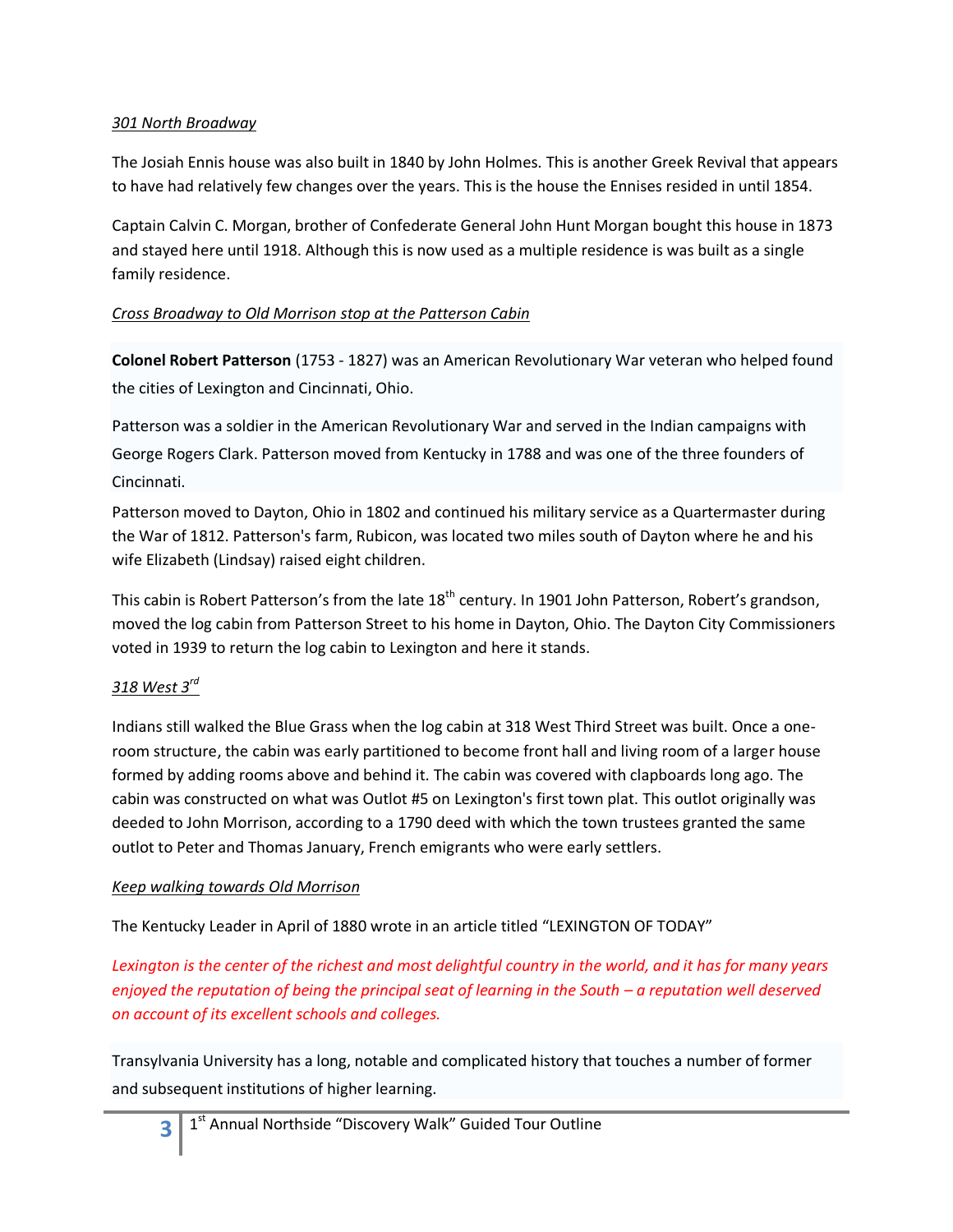Transylvania is Latin for "across the woods" named after the heavily forested region of western Virginia that became Kentucky.

Transylvania University opened at [Danville, Kentucky,](http://en.wikipedia.org/wiki/Danville%2C_Kentucky) in [1780,](http://en.wikipedia.org/wiki/1780) and did not move to Lexington unti[l 1789.](http://en.wikipedia.org/wiki/1789) The first site in Lexington was in the historic Gratz Park. The 1789 building burned in 1829 and the school was moved to its present location. In its early years, the University included a [medical school,](http://en.wikipedia.org/wiki/Medical_school) a [law school,](http://en.wikipedia.org/wiki/Law_school) a [divinity school,](http://en.wikipedia.org/wiki/Divinity_school) and a college of arts and sciences. During this early period many important figures in American history attended the school: Notable statesma[n Henry Clay,](http://en.wikipedia.org/wiki/Henry_Clay) himself a graduate, taught at the school's college of law from [1805-](http://en.wikipedia.org/wiki/1805)07 before returning to politics and founding the [Whig](http://en.wikipedia.org/wiki/Whig_Party_%28United_States%29)  [Party.](http://en.wikipedia.org/wiki/Whig_Party_%28United_States%29) [Stephen F. Austin,](http://en.wikipedia.org/wiki/Stephen_F._Austin) the "Father of [Texas"](http://en.wikipedia.org/wiki/Texas), graduated in [1810.](http://en.wikipedia.org/wiki/1810) In the early [1820s,](http://en.wikipedia.org/wiki/1820) [Jefferson Davis](http://en.wikipedia.org/wiki/Jefferson_Davis) the future first and only [President of the Confederate States](http://en.wikipedia.org/wiki/President_of_the_Confederate_States) attended as a student, but chose to finish his studies at West Point. The first [Supreme Court](http://en.wikipedia.org/wiki/Supreme_Court_of_the_United_States) justice to have earned a modern [law degree,](http://en.wikipedia.org/wiki/Law_degree) [John](http://en.wikipedia.org/wiki/John_Marshall_Harlan)  [Marshall Harlan,](http://en.wikipedia.org/wiki/John_Marshall_Harlan) earned it from Transylvania's law school i[n 1853.](http://en.wikipedia.org/wiki/1853) U.S. Supreme Court Justice [Samuel](http://en.wikipedia.org/wiki/Samuel_Freeman_Miller)  [Freeman Miller](http://en.wikipedia.org/wiki/Samuel_Freeman_Miller) earned a degree from the medical school, practiced medicine in Barbourville, Kentucky, and then became a lawyer before being appointed to the Court by Abraham Lincoln in 1862.

Meanwhile, Kentucky University, the other major institution that would play role in the creation of the modern Transylvania University, was founded in [1836](http://en.wikipedia.org/wiki/1836) in [Georgetown, Kentucky](http://en.wikipedia.org/wiki/Georgetown%2C_Kentucky) as a spinoff of [Georgetown College,](http://en.wikipedia.org/wiki/Georgetown_College) a [Baptist](http://en.wikipedia.org/wiki/Baptist) supported institution. This new school was launched by former Georgetown faculty members who were aligned with the [Christian Church \(Disciples of Christ\).](http://en.wikipedia.org/wiki/Christian_Church_%28Disciples_of_Christ%29) Originally known as Bacon College (named after Sir [Francis Bacon\)](http://en.wikipedia.org/wiki/Francis_Bacon_%28philosopher%29), the college was recharted as Kentucky University i[n 1858](http://en.wikipedia.org/wiki/1858) upon a move to donated land i[n Harrodsburg, Kentucky.](http://en.wikipedia.org/wiki/Harrodsburg%2C_Kentucky)

The [American Civil War](http://en.wikipedia.org/wiki/American_Civil_War) wreaked havoc on the South, and the state of Kentucky was no exception. Kentucky University was devastated by fire and both it and Transylvania University were in dire financial straits. As a result, in [1865,](http://en.wikipedia.org/wiki/1865) both institutions secured permission to merge: The new institution utilized Transylvania's campus in Lexington while perpetuating the name Kentucky University.

The University was reorganized around several new colleges. Among them was the Agricultural and Mechanical College (A&M) of Kentucky, publicly chartered as a department of Kentucky University as a [land-grant institution](http://en.wikipedia.org/wiki/Land-grant_university) under the [Morrill Act.](http://en.wikipedia.org/wiki/Morrill_Act) However, due to questions regarding the appropriateness of a federally funded land-grant college controlled by a religious body, the A&M college was spun off in [1878](http://en.wikipedia.org/wiki/1878) as an independent, state-run institution. A&M soon developed into the state's flagship public university, th[e University of Kentucky.](http://en.wikipedia.org/wiki/University_of_Kentucky)

Kentucky University's College of the Bible, which traced its roots to Bacon College's Department of Hebrew Literature, also received its own charter in [1878.](http://en.wikipedia.org/wiki/1878) The Seminary became a separate institution, although it remained housed on the Kentucky University campus until [1950,](http://en.wikipedia.org/wiki/1950) later changing its name to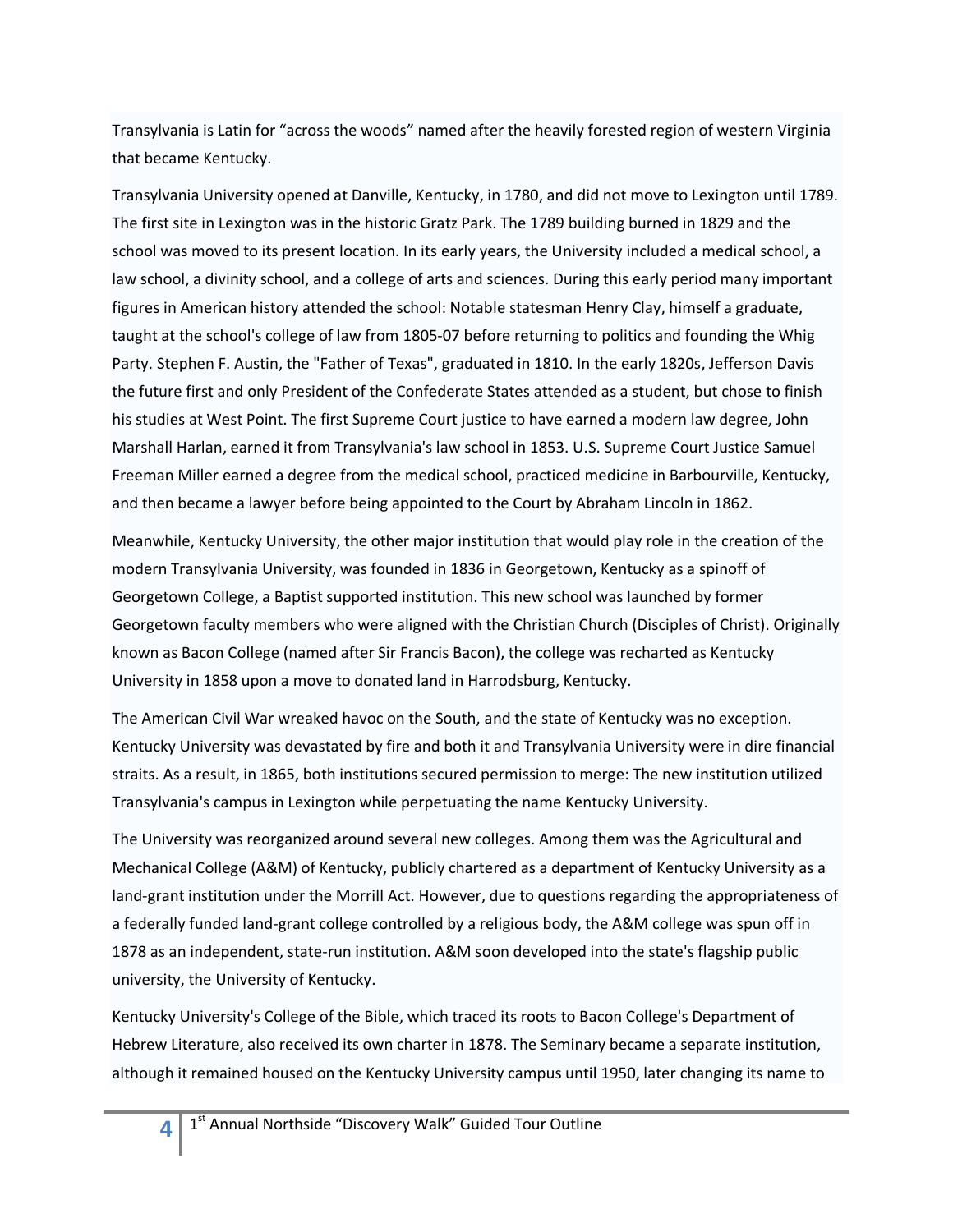the [Lexington Theological Seminary.](http://en.wikipedia.org/wiki/Lexington_Theological_Seminary) In [1903,](http://en.wikipedia.org/wiki/1903) [Hamilton College,](http://en.wikipedia.org/wiki/Hamilton_College_%28Kentucky%29) a Lexington-based [women's college](http://en.wikipedia.org/wiki/Women%27s_college) founded in [1869,](http://en.wikipedia.org/wiki/1869) merged into Kentucky University.

Due to confusion between Kentucky University and its daughter institution the University of Kentucky, the institution adopted the eldest name in its lineage "Transylvania University" in [1908.](http://en.wikipedia.org/wiki/1908)

## Old Morrison, Administration Building

This Registered National Historic Landmark was built in 1833 under the supervision of Henry Clay, who taught law at Transylvania and was a member of the Board. Old Morrison was the first Greek Revival building to be used for academic purposes. Over the years, the structure has been used for classrooms, a church, and even as a hospital and prison for both sides during the Civil War. It now houses administrative offices, a chapel, the computing center, and the tomb of Transy's eccentric naturalist Constantine Rafinesque.

## *Cross 3rd to Gratz Park*

Gratz Park is named after early Lexington businessman Benjamin Gratz whose home stands on the corner of Mill and New streets at the edge of Gratz Park. The historic district consists of 16 buildings including [the Hunt-Morgan House,](http://en.wikipedia.org/wiki/The_Hunt-Morgan_House) the Bodley-Bullock House, the [Carnegie Library,](http://en.wikipedia.org/wiki/Carnegie_Library) and several other private residences. Gratz Park occupies a tract of land that was established in 1781 outside of the original boundaries of Lexington.

The Park was the original site of [Transylvania College,](http://en.wikipedia.org/wiki/Transylvania_College) that building was destroyed by fire in 1829, and the only remaining building is the kitchen. The Transylvania campus was moved across Third Street to its present location.

John McMurty, an infamous Lexington architect, once owned the present site of Gratz Park, deeded to him in payment for his fees for building the old Medical Hall of Transylvania College.

At the northern edge of the park is the "Fountain of Youth," built in memory of Lexington author [James](http://en.wikipedia.org/wiki/James_Lane_Allen)  [Lane Allen](http://en.wikipedia.org/wiki/James_Lane_Allen) using proceeds willed to the city by Allen. The park was deeded to the city of Lexington during the mid-20th century, but not without a couple of years of controversy. The University had proposed cutting the park into building lots for "flats", but the public outcry was very much opposed so an agreement was finally reached for the sale to the city and it is still used as a public park today.

## *Walk through Gratz Park towards the Carnegie Center*

Lexington's library has a long, distinguished history. Established in 1795, it is now the oldest institution of its kind in Kentucky and possibly the oldest in the west. The library was started with 400 books, which were added to the collection that already existed at the Transylvania Seminary. The library was based on subscription wherein people paid for the use of the library holdings. In 1898, Lexington was deemed a second-class city by the Kentucky Legislature and this classification enabled the city to acquire and conduct a free library.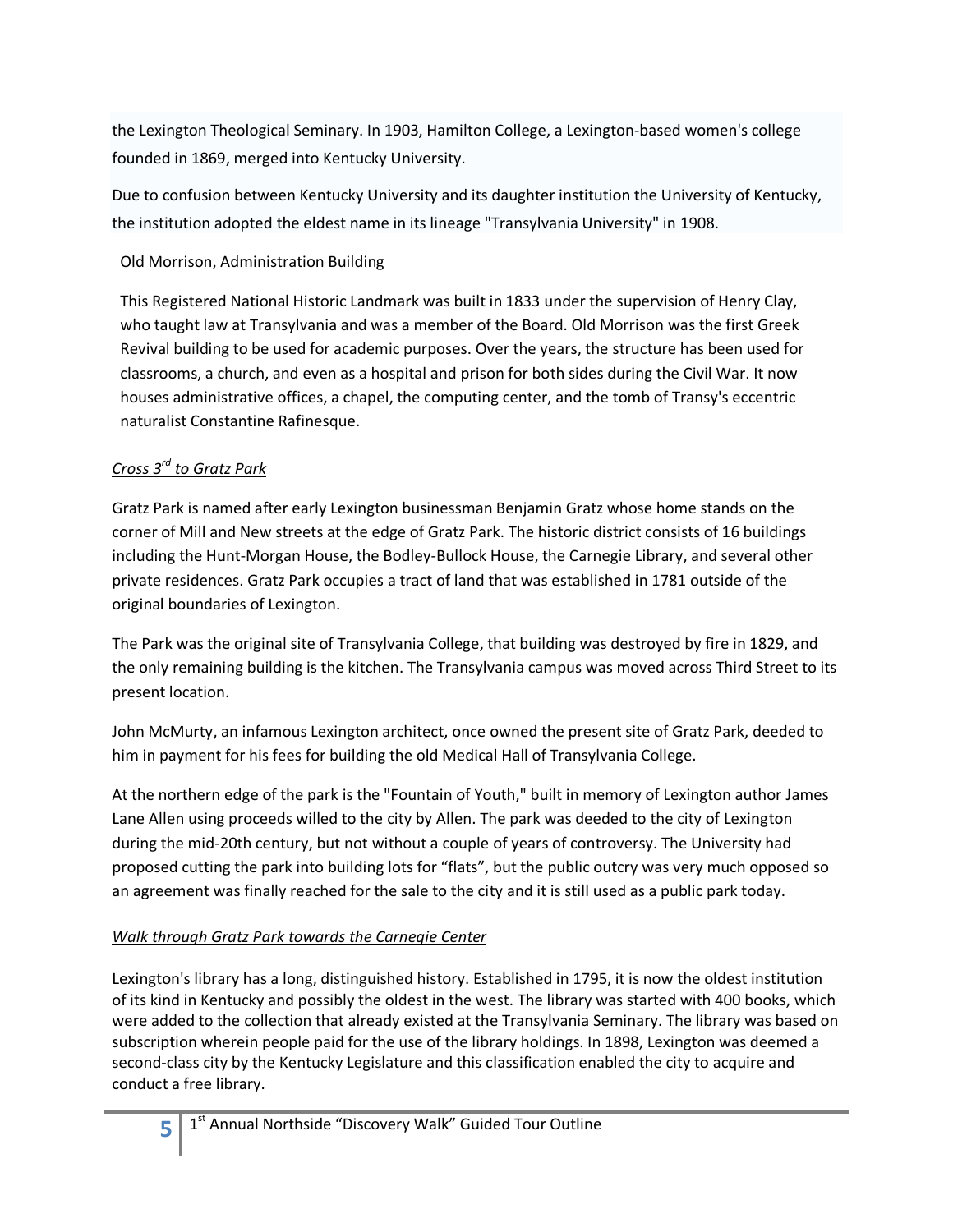The Carnegie Library, also known as the Lexington Public Library, was built in 1906 as a gift to the city of Lexington from the Andrew Carnegie Foundation. Steel magnate Andrew Carnegie donated \$60,000 of his approximate \$550 million fortune to the city for the construction of the library building. To receive its donation, the Carnegie Foundation required the city to provide a site for the library and to appropriate funds for the library's upkeep. The new building was constructed of Bedford limestone and was built for a sum of \$75,000. Thereafter, the contents of the library were moved to their new home, a beautiful Neo-Classical building at the southern end of Gratz Park.

## *Follow New Street towards Broadway and walk back towards 3rd*

Lexington has served as a major economic center throughout its history. During the early 19th century, Lexington was a major manufacturing center. Most of this manufacturing centered on hemp production. The hemp was grown on area farms and then manufactured into rope on the many "rope walks" or rope factories within the city limits. John Wesley Hunt an area businessman made his fortune in the hemp and mercantile business, making him the first millionaire west of the Allegheny Mountains. With this fortune he constructed his mansion, Hopemont (the [Hunt-Morgan House\)](http://www.cr.nps.gov/nr/travel/lexington/hun.htm).

There were hemp factories on both sides of this block of Broadway during most of the  $19<sup>th</sup>$  century. This block is a typical example of  $19<sup>th</sup>$  century mixed-use, with the owner/officers of the businesses living directly adjacent to their firms. This was true of the members of the Scott family, Persicolas and his sons, James, John and Walter. Persicolas' house is the large Greek Revival at 239 North Broadway and was built around 1840. His hemp factory and ropewalk extended far back behind his house between 2<sup>nd</sup> and 3<sup>rd</sup> streets.

The 1896 Sanborn Insurance map shows the Avery Winston Hemp Factory on Broadway between New and 3<sup>rd</sup> Street. The Winston house at 255 North Broadway is one of the finest and most intact Italianate houses in Lexington and was no doubt designed by Cincinnatus Shryock, like many other fine houses of this type, with lavish but refined trim in detail and execution, including balconies, arcaded porches, paneled and pillastered entrance features, hoodmolds and cornices.

Next to the Winston house, where there are now two houses, there was originally a single large ell shaped 1840 Greek Revival house – 263 North Broadway which is the Wesley Hamilton house. Shortly before the turn of the century, the south wing of the house was cut off, perhaps after a fire, and a Richardsonian house, 261 North Broadway, replaced it on a separate lot. Both of these houses are in the process of being reclaimed.

## *262 North Broadway*

The Charles Brent house has suffered from alterations such as the false mansard roof. Built in 1887, this is the earliest survivor on this side of the block between  $3<sup>rd</sup>$  and New Streets.

## *Cross Broadway at 3rd towards Miller Street*

This long block of 3<sup>rd</sup> street did not develop until after the Civil War, when it was still considered "suburban".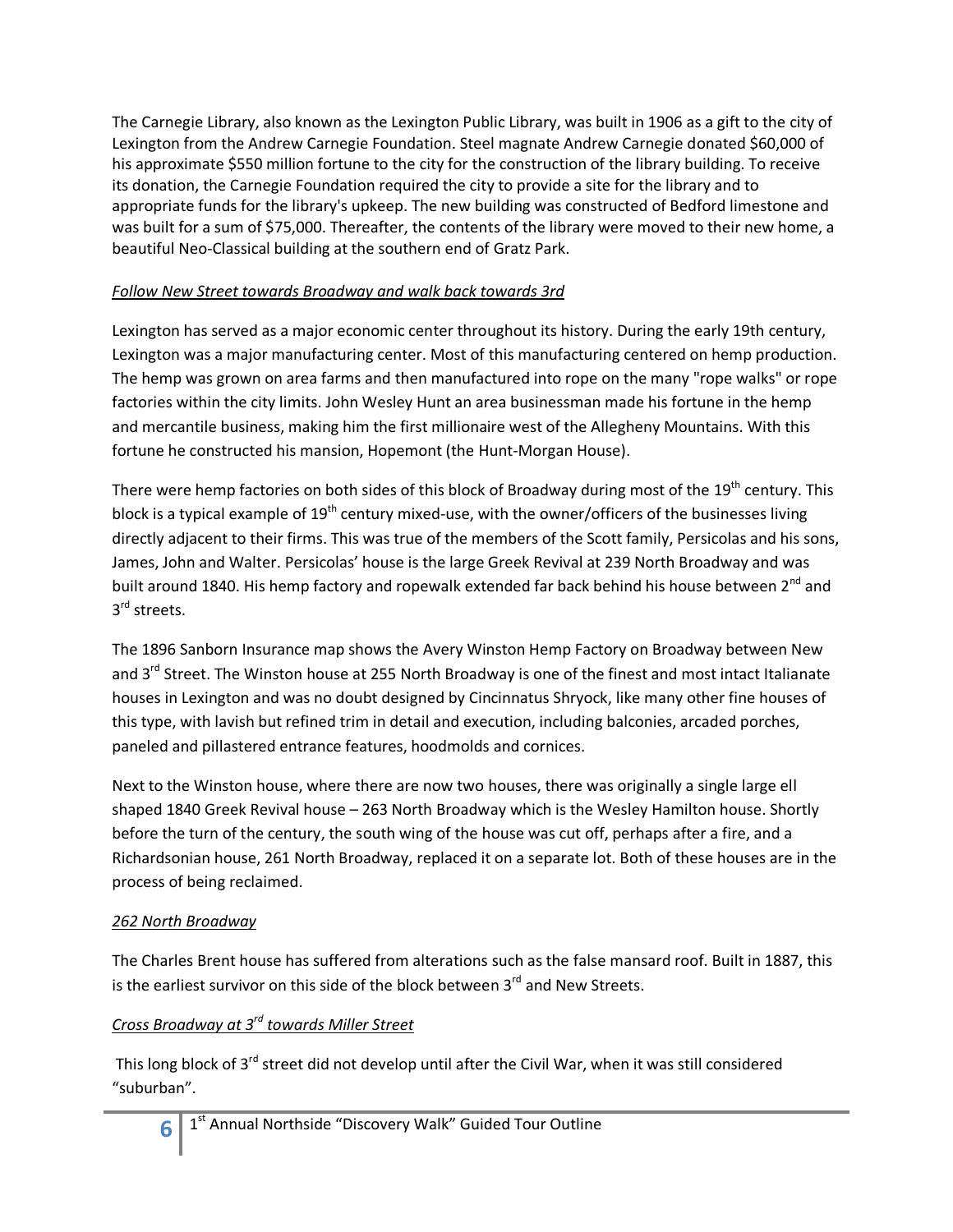## *405 West 3rd*

A typical example of apartments that were built in the 1920s with a  $20<sup>th</sup>$  century vernacular style. The first owners of this building were Dr. D.A. and Anna Coyle, who also owned the first house on Broadway we saw and 436 West  $3^{\text{rd}}$ .

## *408 West 3rd*

This Princess Anne style house was built in the 1890s and despite the loss of its front porch it retains much of its integrity, exhibiting the complex form coupled with simplified detailing typical of the style.

### *411 West 3rd*

In 1887 this house was built for Miss Mary McNichols. In 1893 she sold this Princess Anne to thoroughbred breeder John Breckenridge Gorham and his wife Lee Wood Gorham who named the house "Cherrycote" because she conceived it as a little nest.

### *412 West 3rd*

1887 was a busy year on this block as that was also when this house was built. This house was characterized as being in the "new Queen Anne style craze" in a series of articles by John McMurty appearing in the Lexington Press in July and August of 1887. It was an early work of Hubert Aldenburg and J.R. Scott who went on to design most of the early residences on Fayette and Elsmere Parks. Much added to over the years, this house exhibits elements of both Queen Anne and Romanesque styling.

### *415 West 3rd*

This handsome house exhibits both the form typical of Princess Anne styling and some detailing, especially the bow window and arched portico, of the incoming Colonial Revival style. The first resident of this house is listed as Mrs. Amanda Farris in 1893.

### *416 West 3rd*

In 1888 Persicolas Scott deeded this lot to his son Walter as an advance on Walter's share of his father's estate. This house is an outstanding example of Romanesque styling. The materials, brick, stone and terra-cotta, are harmonious in texture and exhibit a full textural range. By 1893 Walter and his wife Mary were living here. The Scott's sold this house in 1906 to John G. Stoll who eventually owned the Lexington Leader and in 1937 bought the Lexington Herald. He owned them both until his death in 1959.

### **The Lexington Leader – October 25, 1906**

### **SCOTT HOME**

**7**

**Handsome West Third Street Residence Sold to John G. Stoll.**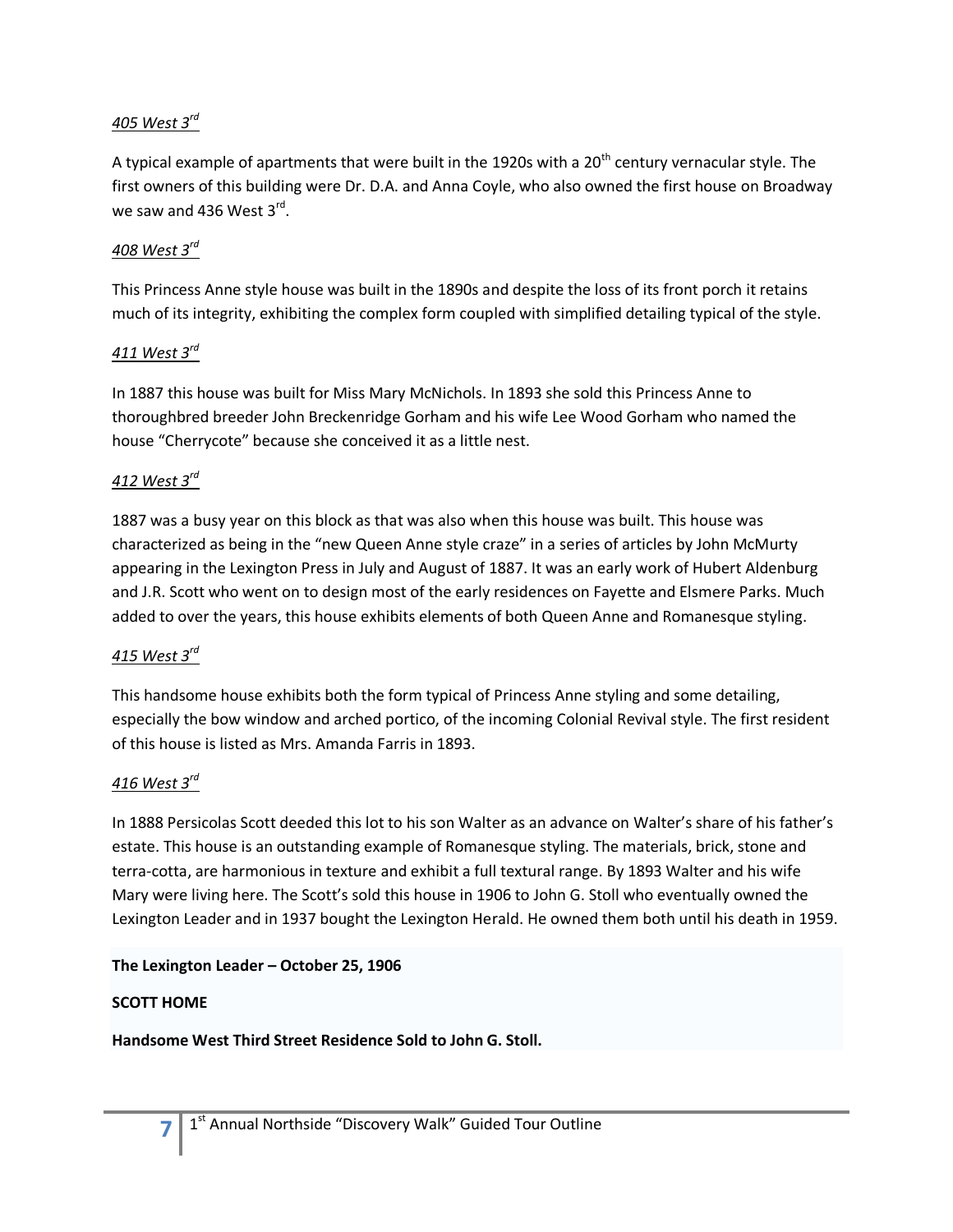The handsome residence of Walter Scott, 416 West Third street, has been purchased by John G. Stoll for a price reported to be \$20,000, possession to be given in March next.

This residence is one of the most beautiful and attractive in Lexington and has long been the cynosure of the eyes of those seeking handsome homes in this fashionable part of the city.

## *417 West 3rd*

This Princess Anne house, built in 1887, has characteristically eclectic inclusions of Tudor and Gothic styling in its trim.

## *418 West 3rd*

This handsome Queen Anne house was built in 1884 for John T. Shelby. The front porch was carefully detailed, in the 1930s to blend with the wood trim original to the house.

## *421 West 3rd*

A fine example of Princess Anne styling with its combination of Queen Anne massing, brackets and window hoods and of the incoming Colonial Revival style reflected in the free use of Classical details in the porch. This house was also built in 1887.

## *424 West 3rd*

This is an 1882 Italianate residence with a Colonial Revival porch, whose additions over the years have been respectful of the fabric of the original house.

## *427 West 3rd*

A pre-1887 double house stood on this lot until 1907. This is one of the few Prairie style houses built in this region. Built by Leonard G. Cox and his wife, Mary, who lived here until 1957. This house remains related to its more conservative neighbors by retaining a traditional basement and by constituting its walls mostly of exposed masonry.

## *430 West 3rd*

This house was built by another Scott in the hemp business. James F. Scott, another of Persicolas' sons, owned and operated the hemp factory and rope walk at the end of this block. The original Italianate house was built in 1867 and the Renaissance porch and tower were added by the Scotts before 1896.

A photograph of this house appears in the 1898 Art Work of The Bluegrass, at that time the tower had a third story and a cupola, now gone.

## *431 West 3rd*

This house was built between 1892 and 1901. John Anderson acquired the property in 1892 and an outline of the house is shown on the 1901 Sanborn map noted with #G, which was usually indicative of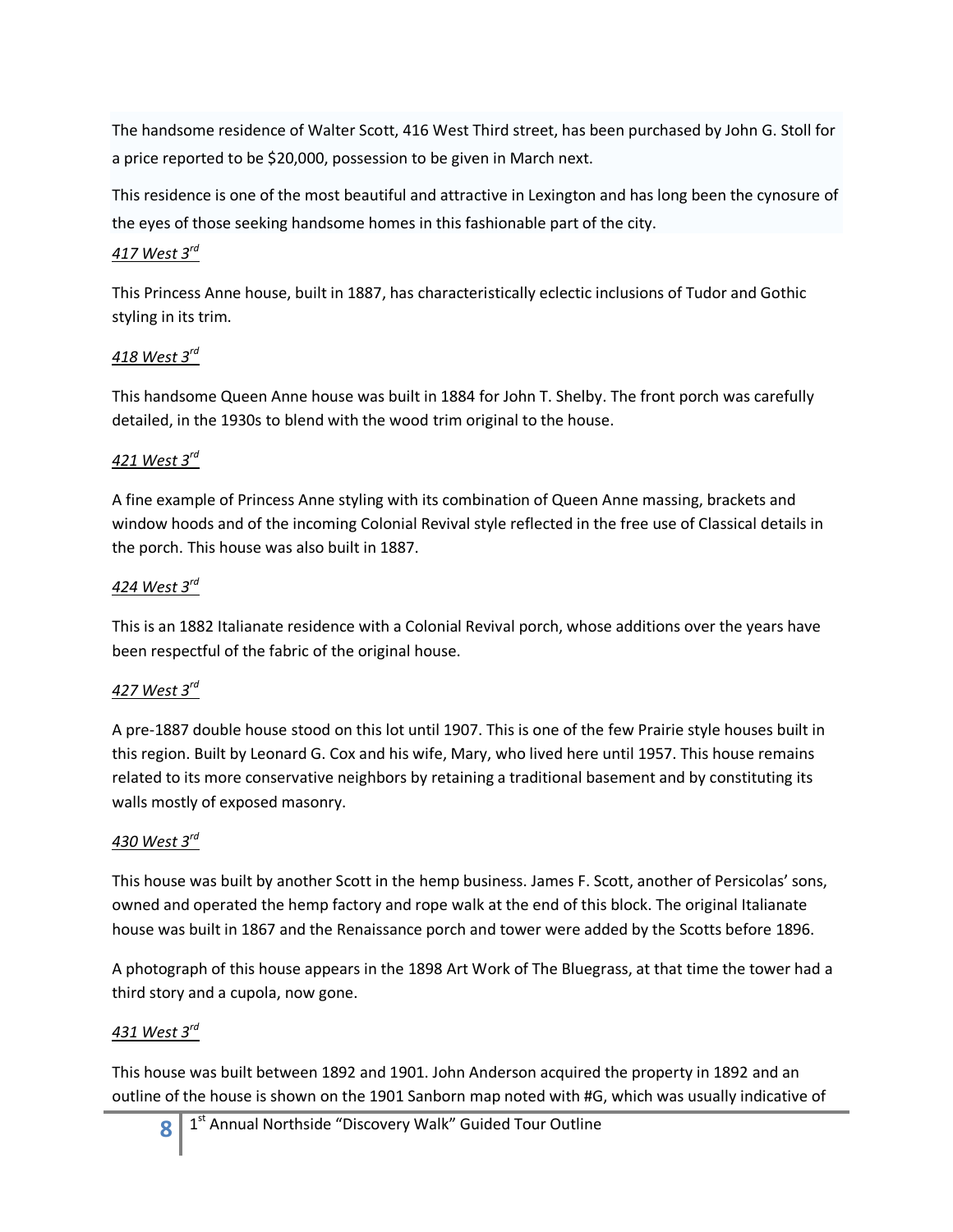new construction. Both the imposing massing and the richness of its detailing make this Romanesque residence a major contributor to this block of significant houses.

# *435 West 3rd*

This 1897 house is an especially carefully detailed Colonial Revival. A note in the Lexington Transcript in February 1893 mentioned that "Mr. W.E. McCann has decided to erect a new residence on West Third street……" and suggests that H.L. Rowe may have been the architect.

# *436 West 3rd*

This house is a good example of the sophisticated and fairly rare Chateauesque style combining mixtures of Gothic and Renaissance detailing, especially the wall dormers which rise through the cornice line. The Historic Preservation Office's research lists this house as built in 1887 and the PVA lists it as 1880, but we've done some research on our own and have found a fascinating story.

This empty lot was first sold to Isaac Smith by Persicolas and Elizabeth Scott on October 8<sup>th</sup>, 1870 for \$2547.50. On the 26<sup>th</sup> day of February 1875, Isaac and his wife, Ruth, sold the lot to Leland Peak for \$1800.00, although the Weekly Press on March 7, 1875, reported the transfer was to Charles Moore. Charles Moore was married to Lucy Peak Moore so it seems that this could have been a gift from his inlaws. By 1876, Charles C. Moore and L.W. Peak are both listed at this address in the City Directory and Charles' occupation is listed as a farmer.

Charles Chilton Moore was a colorful character in not only Lexington's history, but also in the history of the United States. C.C. Moore was the grandson o[f Barton](http://www.therestorationmovement.com/stone,bw.htm) W. Stone, a reformer and revivalist Christian preacher. At one time Charles was a faithful gospel preacher. He preached for the Church of Christ at Versailles, Kentucky. After much trouble over the teachings of the Bible, he closed the Book, and left the church. Among other issues, he reasoned that a study of geology showed the world to be much older that Ussher's dating the age of the earth at 4000 B.C. This among other issues continued to move him further and further away from trusting in the God of the Bible. Over the course of the next few years he became a deist, then later an agnostic, then ultimately an atheist.

Charles and Lucy both came from wealthy families and not only had this house but also a farm, Quakeracres, in Scott County, where they spent the majority of their time.

Moore was the editor of one of the nation's first journals promoting atheism, *Blue Grass Blade,*  published here, in Lexington*.* His basis for the paper started as a means of promoting his prohibitionist and abolitionist ideals. Moore was one of the last men in America to be sent to prison for blasphemy. However, he was pardoned by President William McKinley.

The Moores owned this house until 1895, and during that time either rented it out to numerous people over the years, or used it as a city residence. In 1895 they sold it to D.A. and Anna Coyle, who were the first owners of 405 West 3<sup>rd</sup> Street. The Coyles owned this for only one year when they sold it to Dr. Ambrose Witherspoon and his wife, Frankie.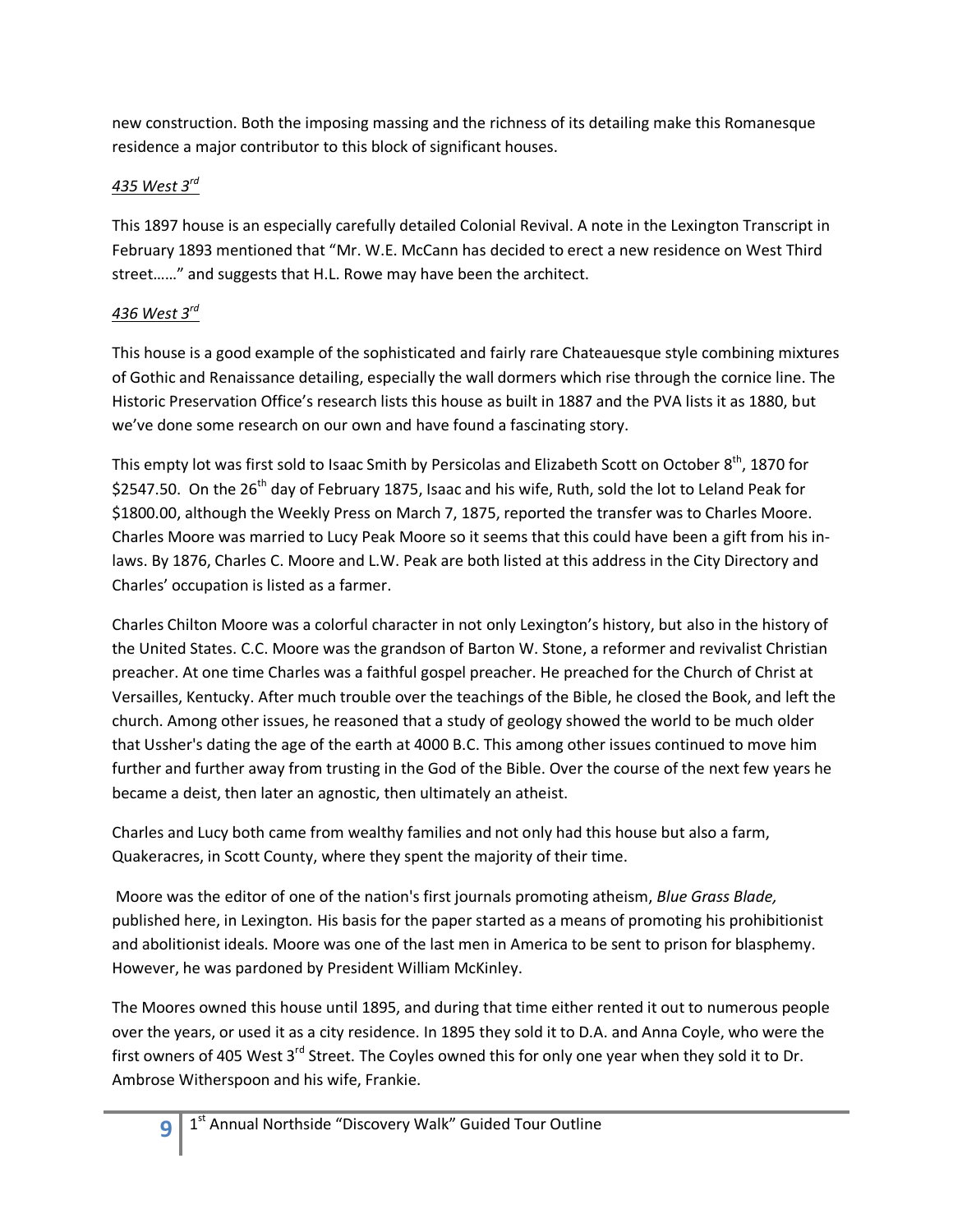### *Walk to the backyard*

Frankie Witherspoon was responsible for buying the additional two lots from the heirs of Persicolas Scott that make up the backyard. For \$594.00 she purchased the rest of this yard.

When the pond was dug here in the backyard the owners thought they were working around a rock garden but the more they dug the more rocks they found. The Rope walk and Hemp Factory of Persicolas Scott would have been right through this backyard and since much molten brick was also found, it seems it was probably the foundation of the Ropewalk that burned down in 1846.

## The Observer & Reporter – May 23, 1846

Another Bagging Factory Burnt – The Bagging Factory and Rope Walk of Mr. PERSICOLAS SCOTT in this city, were destroyed by fire on Thursday morning last about 2 o'clock. It was undoubtedly the work of an incendiary, and the loss is reported to be between 2 and \$3000.

A Ropewalk was at structure where rope makers walked back and forth with the fiber to make ship cordage. A "great reel" moved horizontally at the eastern end.

### *We will have posters with pictures*

## *440 West 3rd*

Originally there was a double house here that sometime in the 30s was somehow demolished, by fire or what I'm not sure, and this Colonial Revival house was erected by F.H. Wright in the late 30s.

## *444 West 3rd*

This is the Charles McCarthy house that was built in 1877. Italianate architecture.

## *445 West 3rd*

"Lindenhouse" as it was known after 1923, this house has a Greek Revival – Italianate architecture. The original house seems to have been built in the 1860s, although local legend seems to have an original 1805 residence that this is built around. This house has been continually altered by succeeding owners and reflects the height of style in each period of renovation, even today.

## *448 West 3rd*

This well proportioned and detailed Italianate house was built in 1872 to be used as the Centenary Methodist Church parsonage. The architect was very probably Cincinnattus Shryock, who designed Centenary's church building.

## *449 West 3rd*

A Handsome and practically unaltered Princess Anne house combining the surface textures and building forms of Queen Anne with the free use of classical detailing of the incoming Colonial Revival style. John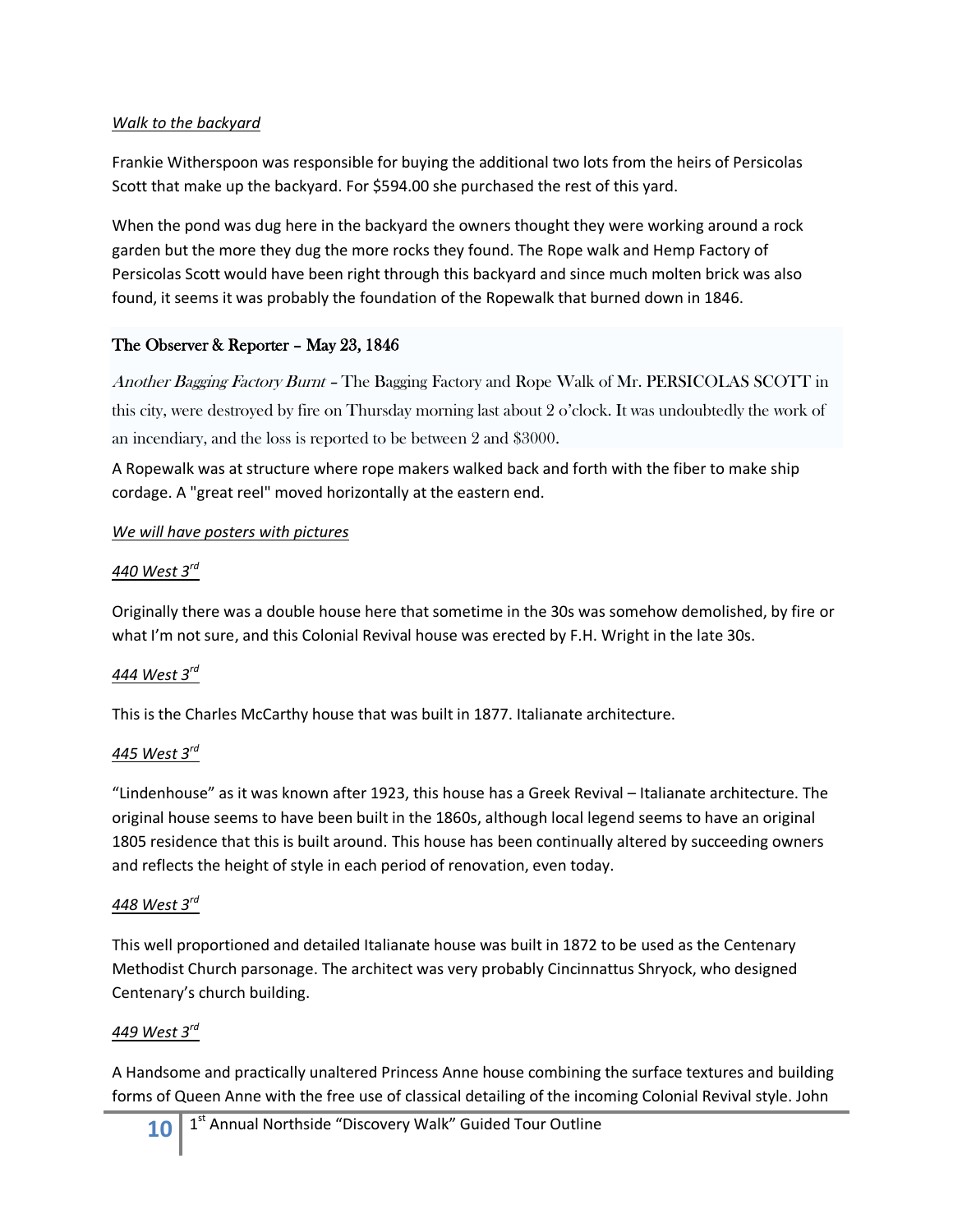Stoll erected this house in 1895 and it remained in the Stoll's hands until 1940 when the Catholic Women's League bought it for a widow's home but sold it in 1946. The current owner has been here since 1964.

## *452 West 3rd*

This house was probably built in 1888 or 89. John Stoll was listed in the city directory as living here in 1890 but the owners until 1946 seem to be R.H. Wilson et al, and this was rental property. This house has the form of an Italianate house with simplified Romanesque windows and trim. The added porch is in the Colonial Revival style and was added somewhere after the turn of the century. Les and Linda have lived here since 1980.

## *453 West 3rd*

This is known as the Charles H Stoll house. This imposing residence retains its integrity despite having been converted to apartments. For years it suffered from neglect until very recently being purchased by a couple who wants to maintain its integrity.

This Italianate/Italianate Renaissance house was probably built around 1870 by Charles Stoll and he owned it until 1913. Most of the major renovations and additions to this house happened while he owned it.

The 1914-15 City Directory listed this house as the "Dale Sanatorium".

## *455 West 3rd*

This is a 1910 Georgian – Federal Revival.

## *458 West 3rd*

The original portion of this house was built in the 1880s, perhaps for W.R. Milward who is listed as living there from 1887 – 1950. This Queen Anne house incorporates several styles; Romanesque, Chateauesque, Classical, and Italianate elements.

## *462 West 3rd*

This house could probably tell stories. Although its known as the Judge Matthew Walton House, it was also home to the vividly colorful artist, Henry Faulkner and his goat Alice.

This is quite possibly a pre-civil War house. It was built as an Italianate and renovations around 1900 added the Romanesque features and rehabilitated in 1985.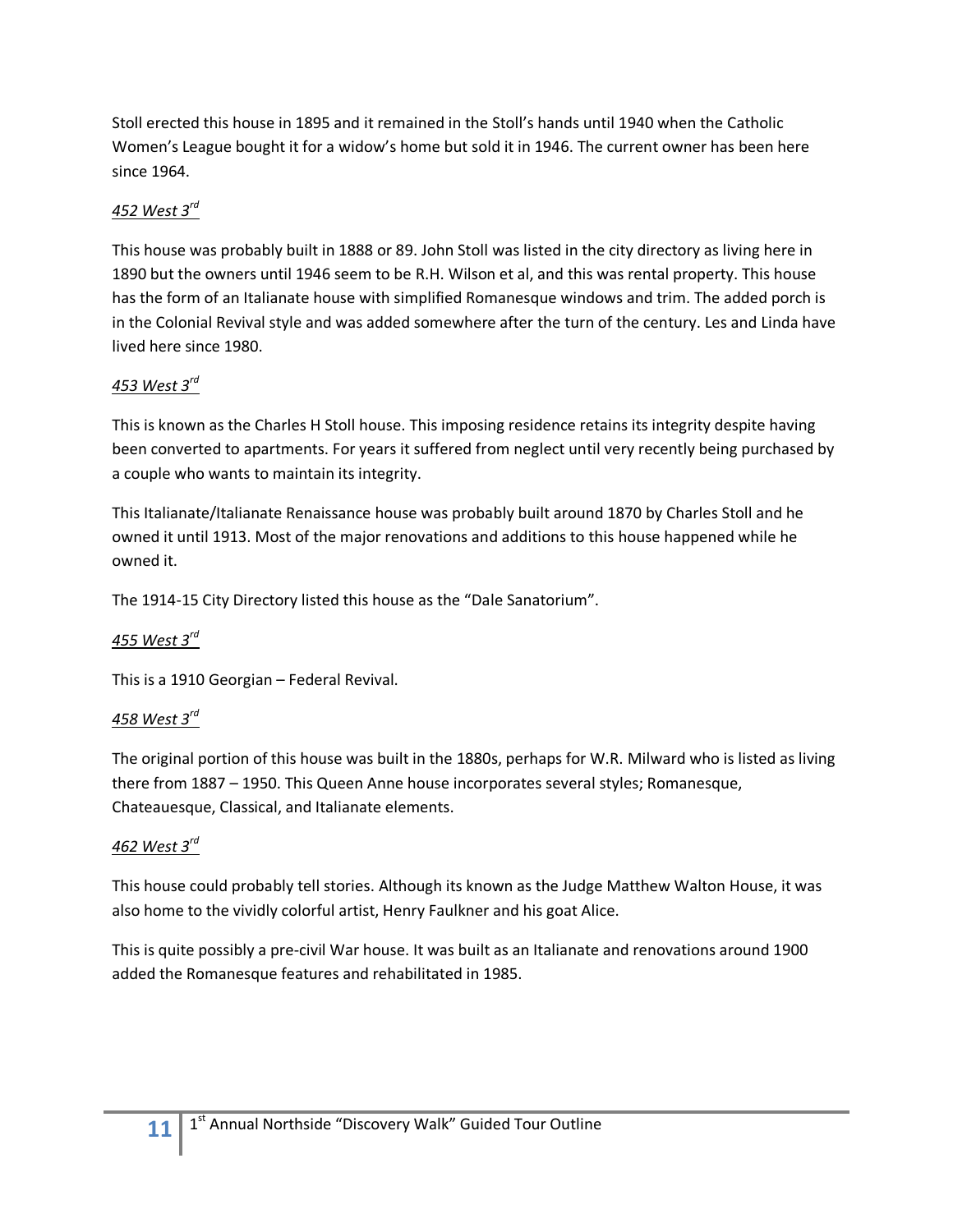## *465 West 3 rd*

This Arts & Crafts/ Colonial Revival house was built in 1910 as the parsonage for the First Presbyterian Church. The full porch has a pair of Ionic pillars, columns on stone piers, with delicate down-curving balustrades between.

### *466 West 3rd*

This 1890 Princess Anne house shows some Romanesque influence on its window styling. The present owners have been here since 1977.

### *468 West 3rd*

The Fred Lazarus house was built in 1888. This was carefully composed and freely interpreted Romanesque styling, this house appears to be relatively unaltered. Fred Lazarus was a dealer in fancy novelties, notions and dry goods on West Main Street. He lived at this house wife his wife, Pauline, and his brother and partner, Samuel. Fred was also instrumental in establishing the Temple in Lexington.

### *469 and 471 West 3rd*

Early 1900s Bungaloid residences.

### *472 West 3rd*

Brothers, partners and now neighbors, Sam Lazarus built this house in 1893. Probably considered a Princess Anne it is a nice mix of late Queen Anne, freely interpreted Classical and Romanesque motifs.

### *474 West 3rd*

The Fannie L. Huffman house was built in 1895. The curiously composed façade of this Romanesque house retains its integrity.

#### *Turn left down Miller Street*

Miller Street, Scotts Row, Scotts Alley, it's all one and the same. There is question of when this tiny street came into play but I believe it can be seen on the 1833 map.

#### *244 Miller Street*

House renovated by the NNA. This seems to be a survivor from before the Civil War.

#### *David Doucoumes Project*

We'll let David do this dog and pony show.

### *478 West 3rd*

1870 – 80s Victorian Venacular with contemporary additions.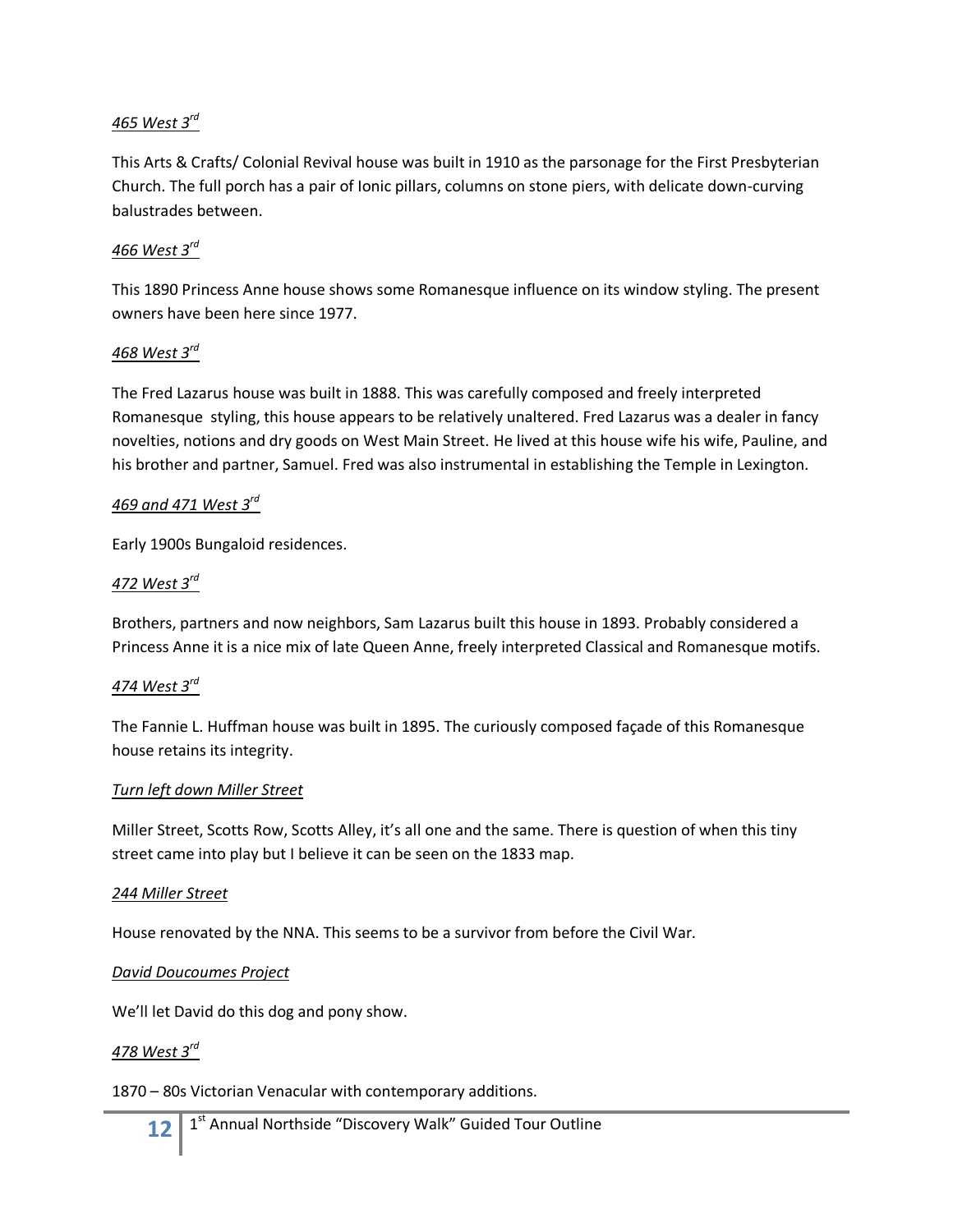## *485-87 West 3rd*

This house is on the site of the Scott Hemp factory. It is a 1910 Arts & Crafts/Neo-Classical

## *489-91 West 3rd*

Almost identical to 485-87, it contributes to a higher density near Jefferson Street.

### *Hampton Court*

Hampton Court was the brainchild of C.H. Stoll, a Lexington attorney, who was active in politics and many businesses. At one point he was the U.S. Collector of Internal Revenue, President of the Belt Line Company, President of the Associated Utilities of Lexington, and in 1899 organized and managed a syndicate of all the whiskey distillers in Kentucky.

Hampton Court was not Stoll's first real estate development as he had already been involved with transactions at Makinac Island and New Mexico.

In 1904 The Herald published the following: "There are strong and persistent rumors to the effect that one of the main reasons for the purchase of the Lexington water works plant by the Stoll family and other Lexington businessmen was for the purpose of considerably inflating its stock and capitalization and then disposing of it to the city at a greatly increased figure over what they paid for it." Rumors to the effect that the city might purchase the water works have been in circulation for some time, even before the Stoll purchase – isn't it amazing – it's nothing new!

In February 1905, Stoll's daughter, Mary Elizabeth married Hampton Halley Lisle for whom C.H. named Hampton Court. Talk about liking a son-in-law! And in December of the same year as a holiday present C.H., Jr and Hampton Halley were given 1/3 interest each in the largest book, stationery and printing establishment in Central Kentucky – the Transylvania Company.

The first "flat" buildings in Lexington, with his hope to make Lexington a bit more metropolitan. What stood here previously was the Scott Hemp Factory and the Orphan Asylum, that came into existence as an answer to the need after the Cholera epidemic of 1833. The 3 $^{rd}$  Street neighbors were not real keen on this development but as you can see Stoll prevailed.

In November of 1908 C.H. Stoll talked about the disgrace Kentucky has brought upon itself by giving free reign to lawlessness when he announced he would be glad to get away from state that cannot protect lives and property of its citizens and moved to New Mexico with Hampton Halley and his family.

In 1909 Stoll sold Hampton Court to Colonel Milton Young. Young had recently sold his McGrathiana Farm and leased a place in Stoll Flats. Not long after that Stoll and Young started negotiations for a purchase.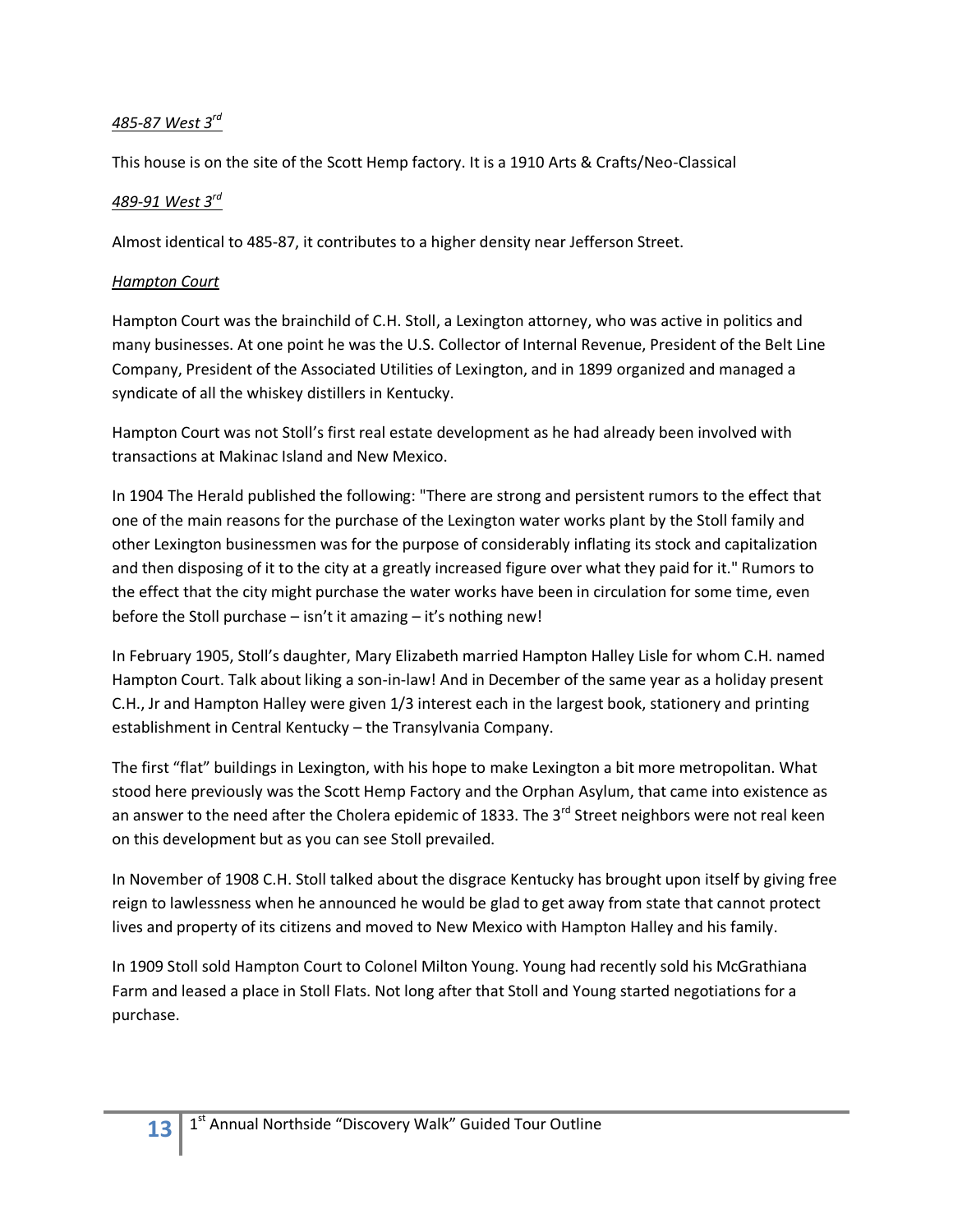Milton Young was married to Lucy Spalding Young, of the same family as Sister Catherine Spalding who founded the Sisters of Charity at Nazareth, and had seven children. One of their daughters, Lucy Fisk, lived on Hampton Court from the purchase until her death in the late 80s.

Interesting though, in August of 1909, C.H. Stoll and his family returned to Kentucky.

### *25 Hampton Court*

The Waverly was built in 1911 by Milton Young. A 4 story yellow brick apartment, now condominiums, building with Georgian and neo-Greek Revival details.

### *75 Hampton Court*

Hanover Apartments is the second "flat" building on Hampton Court and the first one built by Young after he purchased Hampton Court. The six unit building was to cost \$15,000.00.

### *89 Hampton Court*

The Solomon Kahn House is a 1915 Colonial Revival residence that accomplishes the transition between in scale between the multi-unit buildings to the south and the more closely spaced residences to the north.

Solomon Kahn had a grocery on Georgetown Street and was listed among "prosperous and wide-awake merchants" in an article on prominent Jewish citizens.

### *99 Hampton Court*

This is a stick style house built in 1912. With its shingled look and the rhythmical flared edges of the roof porch and windows , this house suggests Dutch or even Oriental flavor.

### *101 Hampton Court*

This substantial house in the middle of Hampton Court shows Arts and Crafts influences interesting in contrast with the more exotic treatment of #99. This is a 1911 residence.

## *103 Hampton Court*

This is one of the four Nicholas Warfield Gratz houses on Hampton Court. Built in 1924, this blocky Georgian Revival residence is among the latest on the court.

## *105 Hampton Court*

Another Warfield Gratz house this was built in 1924 for Mrs. Annie G. Clay, daughter of Benjamin Gratz and widow of Thomas Hart Clay, the grandson of Henry Clay. Her daughter, Henrietta Clay lived here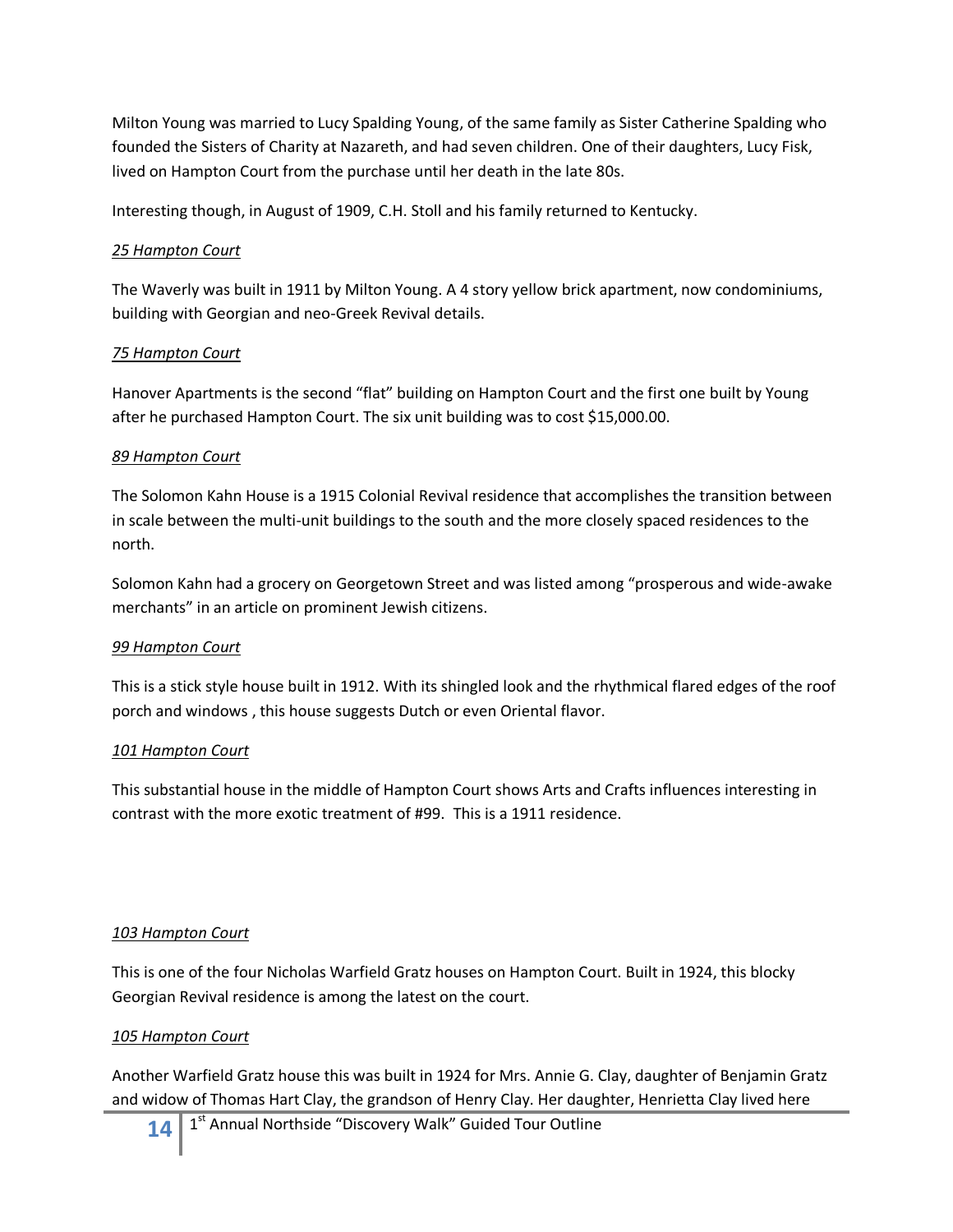until her death in 1975. This house combines vague historical references to Colonial architecture with the large rough brick so popular in the twenties for commercial buildings.

## *360 Hampton Court*

This was the home of Warfield Gratz, a Tudor Revival built in 1924. Notice this cottage is massed and sited to present several profiles to the viewer.

## *338 Hampton Court*

Another cottage attributed to Warfield Gratz, this modest house was built for \$6000.00, in the early thirties for pioneer preservationist Earl D. Wallace, perhaps the person most responsible for Shakertown.

## *336 Hampton Court*

A large plain brick house has stone accent blocks in the lintels of the second story windows. This could be a 1923 or a 1930 house.

## *334 Hampton Court*

A modest residence with pleasing proportions. This 1935 house was the last to be built on Hampton Court.

## *332 Hampton Court*

This 1918 residence is the only bungalow style house on the court.

## *330 Hampton Court*

The W.O. Sweeney house was built in 1915 and like its virtual twin next door, is a modest residence. W.O. Sweeney was the manager of the prosperous J.D. Purcell Company Department store on Main Street.

## *324 Hampton Court*

The John G. King house was also built in 1915. Located in the middle of the court, it is one of a pair of pyramidal roof residences that profit from their location on the court. In spite of their modesty, they seem to have attracted prominent owners and occupants.

## *322 Hampton Court*